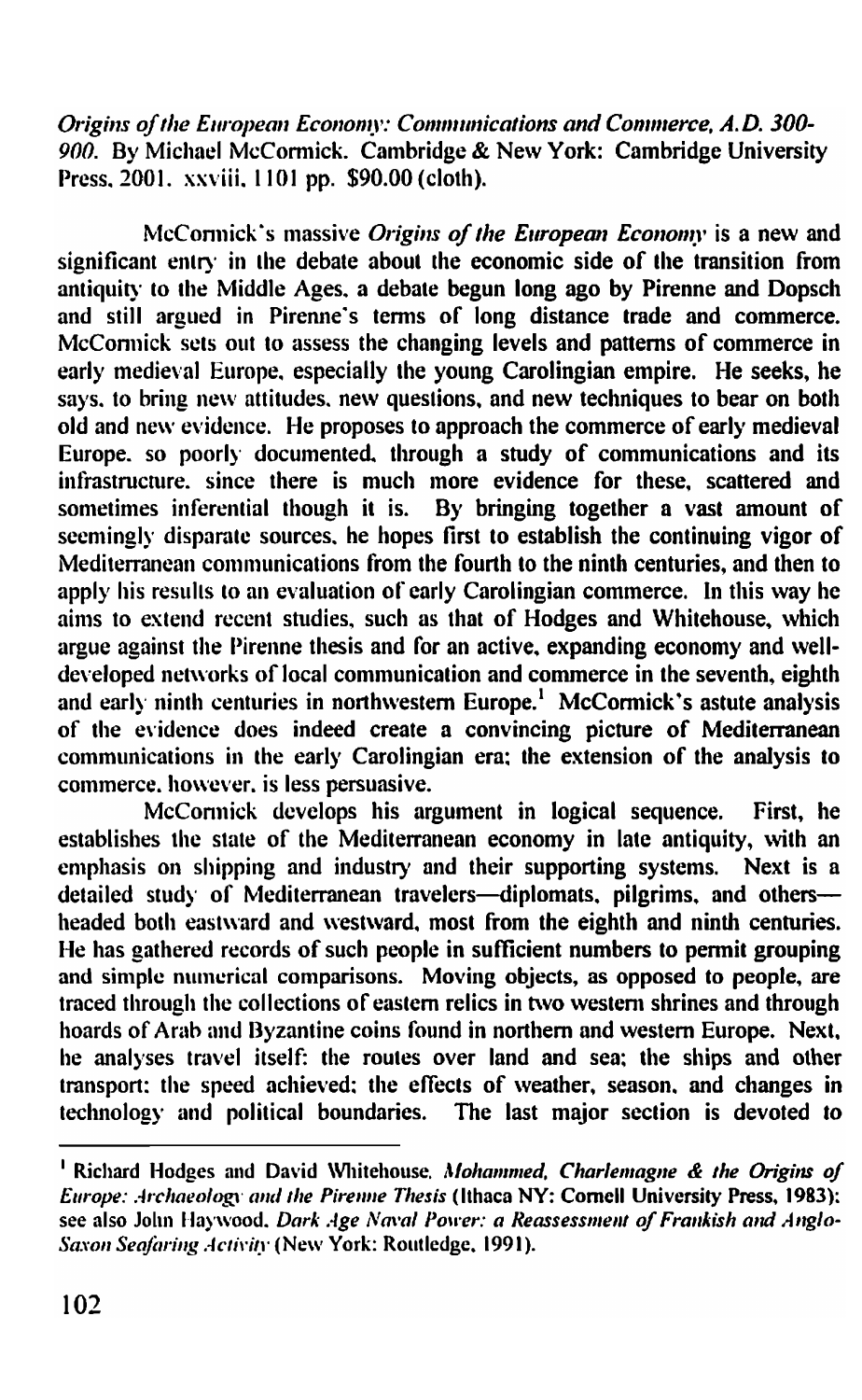Carolingian commerce, with discussions of regional networks of trade and their links to each other followed by discussions of imports and exports and of what things were desired or available for purchase. Here, viewing Europeans as consumers, he considers the effects of changing tastes on the demand for such commodities as spices and papyrus.

Throughout his book. McCormick scrutinizes information from a wide range of sources (from hagiography to coin hoards) with variety of techniques (from literary analysis to simple tabulations). His work has the breadth of survey in the topics it addresses but a narrowness of focus and argument sustained by constant close engagement with the evidence. The extensive bibliography (eighteen pages of primary sources and fifty-six pages of secondary literature) reveals the broad range of materials he has drawn on for the multitudinous details, often condensed into tables and lists that fill the work. The size and specific contents of the bibliography are significant: they give a clear indication of McCormick's effort to carry out a truly comprehensive study, and reflect his attempt to create so large a database that groups within it acquire statistical significance. He speaks, too, of the use of computers and notes their ability to find every mention of a single word—such as 'merchant'—in lengthy documents.

There are. of course, the usual problems of quantitative history. The data are not a random selection: they are whatever was then thought worth recording and which has happened to survive. Commerce in the sense of direct buying and selling was of little interest to those whose writings form the majority of available sources. McCormick discusses the lack of mention of merchants and markets in surviving documents: too many of these documents (from an economic historian's viewpoint) come from the records and archives of ecclesiastics, whose chief concerns were otherworldly. Passing mentions may imply an established, taken-for-granted market system, but they contribute little to the specific, quantifiable data sought by McCormick. Mevertheless. McCormick has enough evidence that he can discuss categories of travelers—old. young, healthy, feeble, male, female, officials, pilgrims. He extracts data from every conceivable source and arranges it in tabular form or in lists, displayed in a sizable appendix of travelers and journeys; these include all those known for the seventh and eighth centuries, in chronological order, and the maps of western hoards of eastern coins, both Arabic and Byzantine.

The chapters dealing with travel and travelers are interesting and worthy of study in and of themselves, quite apart from their place in McCormick's

 $2A$  few accidental letter deposits, such as those at Vindolanda. Bergen and Novgorod, offer tantalizing hints of what was going on outside the archive-minded monasteries. See. for instance. Mary Garrison. "Send More Socks: on Mentality and the Preservation Context of Medieval Letters." A'eir Approaches to Medieval Communication, ed. Marco Mostcrt (Tumhout: Drcpols. 1999). 69-99.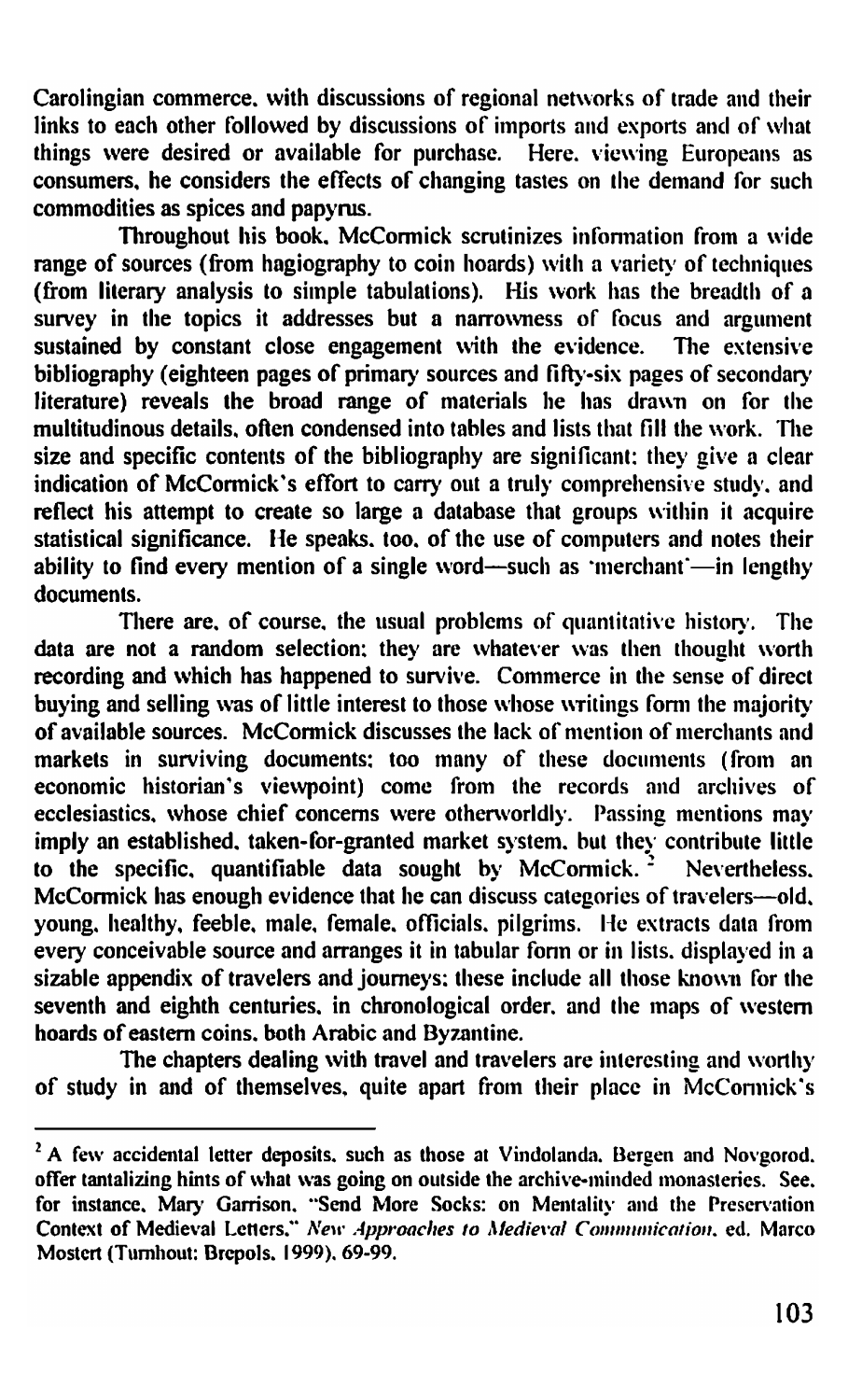argument about Carolingian commerce. For instance, a section about Mediterranean sailing includes a discussion of the resurgence of night sailing, increasingly adopted in the ninth century, which not only more than doubled the actual distance covered in a day, but also increased the ship's effective range, since it no longer needed to cling to the coast and was thus able to take more direct routes. Much of interest to historians other than those involved in the Pirenne debate about early medieval trade can be found gathered and analyzed here—just as McCormick himself finds his information and inspirations in documents and objects collected for purposes very different from his own.

McCormick's argument about commerce is largely indirect. He expends much effort in showing the extent of movement and communication because of its implications for commerce, his ultimate concern. His argument consists to some extent of a piling up of evidence, whether from independent sources such as relic collections and coin hoards or from the records of individual travelers, and augmented by all the inferences to be drawn from those bits of evidence. Certainly, as he points out. movement of one person or object from one end of the Mediterranean to the other necessarily involves the movements of many other people and objects. The problem, which McCormick acknowledges, is that movement, even of objects, cannot be directly equated with commerce. Grierson's analysis of the ways in which early medieval goods changed hands is now almost fifty years old, but his assertion that buying and selling played a minor role in the movement of goods still keeps historians wary in their assumptions about early medieval commerce.<sup>3</sup>

One instance in which movement does come close to commerce, however, is the case of slavery. The slaves who were captured in pirate raids or seized by war bands and taken out of Europe were all objects of commerce, bound for the slave markets of North Africa and the eastern Mediterranean. McCormick pursues the traces of slaves in hagiography and in sources related to (he rise of Venice: he documents these unfortunates as thoroughly as scattered references allow. It is the records of these slaves (and it is perhaps worth noting that they represent exports, not the imports that earlier studies have focused on), which bring us closest to unmistakable commerce.

Thus the old argument, becoming weaker of late, that commerce declined because the arrival of the Arabs closed the Mediterranean to Christian travel is further reduced by McCormick's demonstration of continuous travel. McCormick shows, in detail and convincingly, that the amount of movement recorded and the infrastructure that supported it constitutes a great deal more activity than historians used to think occurred, and imply more still. His picture

 $<sup>3</sup>$  Philip Grierson. "Commerce in the dark ages: a critique of the evidence," Transactions of</sup> the Royal Historical Society. 5:9 (1959): 123-140.